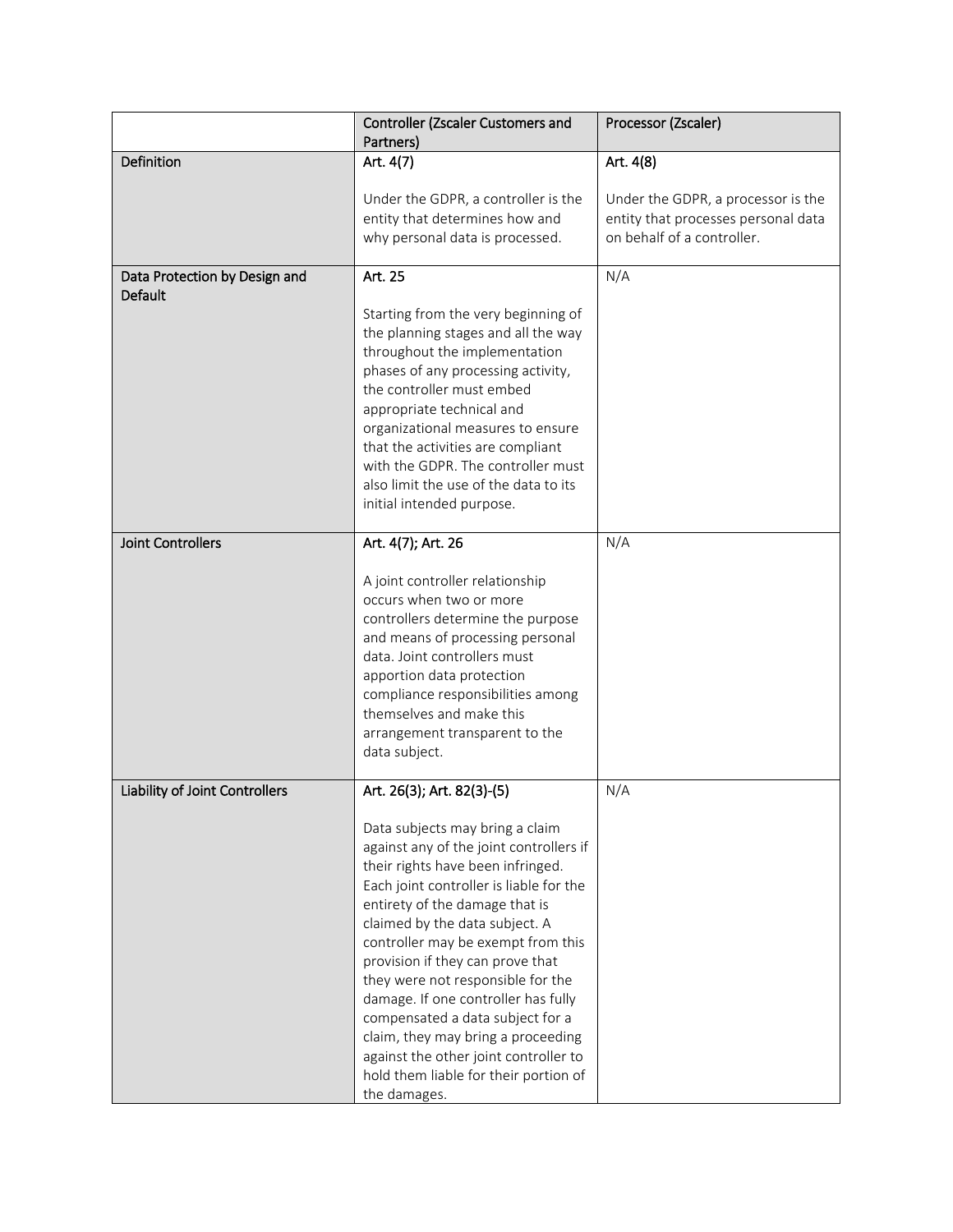| Appointment of Representatives  | Art. 4(17); Art. 27                                                                                                                                                                                                                                                                                                                                                                                                                                                                                                                                   | N/A                                                                                                                                                                                                                               |
|---------------------------------|-------------------------------------------------------------------------------------------------------------------------------------------------------------------------------------------------------------------------------------------------------------------------------------------------------------------------------------------------------------------------------------------------------------------------------------------------------------------------------------------------------------------------------------------------------|-----------------------------------------------------------------------------------------------------------------------------------------------------------------------------------------------------------------------------------|
|                                 | If a controller is based outside of<br>the EU, they must appoint a<br>representative in one of the<br>Member States in which they do<br>business. This representative will<br>act as a contact point for the<br>supervisory authorities and data<br>subjects regarding issues related to<br>processing. This requirement does<br>not apply to controllers who:<br>(1) Process activities that are<br>occasional;<br>(2) Small-scale;<br>(3) Do not involve sensitive<br>personal data; and<br>(4) Are unlikely to infringe on<br>individuals' rights. |                                                                                                                                                                                                                                   |
| <b>Appointment of Processor</b> | Art. $28(1) - (3)$                                                                                                                                                                                                                                                                                                                                                                                                                                                                                                                                    | Art. $28(1) - (3)$                                                                                                                                                                                                                |
|                                 | A controller may only appoint a<br>processor that can guarantee<br>compliance with the GDPR. Once<br>chosen, the controller must enter<br>into a written agreement with the<br>processor which states that the<br>processor must:                                                                                                                                                                                                                                                                                                                     | A controller may only appoint a<br>processor that can guarantee<br>compliance with the GDPR. Once<br>chosen, the controller must enter<br>into a written agreement with the<br>processor which states that the<br>processor must: |
|                                 | (1) Only act within the<br>confines of the controller's<br>documented instructions;<br>(2) Ensure that anyone who<br>has access to the personal<br>data is bound by<br>confidentiality;                                                                                                                                                                                                                                                                                                                                                               | (1) Only act within the<br>confines of the controller's<br>documented instructions;<br>(2) Ensure that anyone who<br>has access to the personal<br>data is bound by<br>confidentiality;                                           |
|                                 | (3) Ensure that the data they<br>process is subject to<br>sufficient security<br>measures;                                                                                                                                                                                                                                                                                                                                                                                                                                                            | Ensure that the data they<br>(3)<br>process is subject to<br>sufficient security<br>measures;                                                                                                                                     |
|                                 | (4) Respect the rules<br>regarding appointment of<br>sub-processors;                                                                                                                                                                                                                                                                                                                                                                                                                                                                                  | Respect the rules<br>(4)<br>regarding appointment of<br>sub-processors;                                                                                                                                                           |
|                                 | (5) Assist the controller in<br>implementing measures<br>that enable them to                                                                                                                                                                                                                                                                                                                                                                                                                                                                          | (5) Assist the controller in<br>implementing measures<br>that enable them to<br>comply with the GDPR;                                                                                                                             |
|                                 | comply with the GDPR;<br>(6) Help the controller obtain<br>DPA approval when<br>needed;                                                                                                                                                                                                                                                                                                                                                                                                                                                               | (6) Help the controller obtain<br>DPA approval when<br>needed;                                                                                                                                                                    |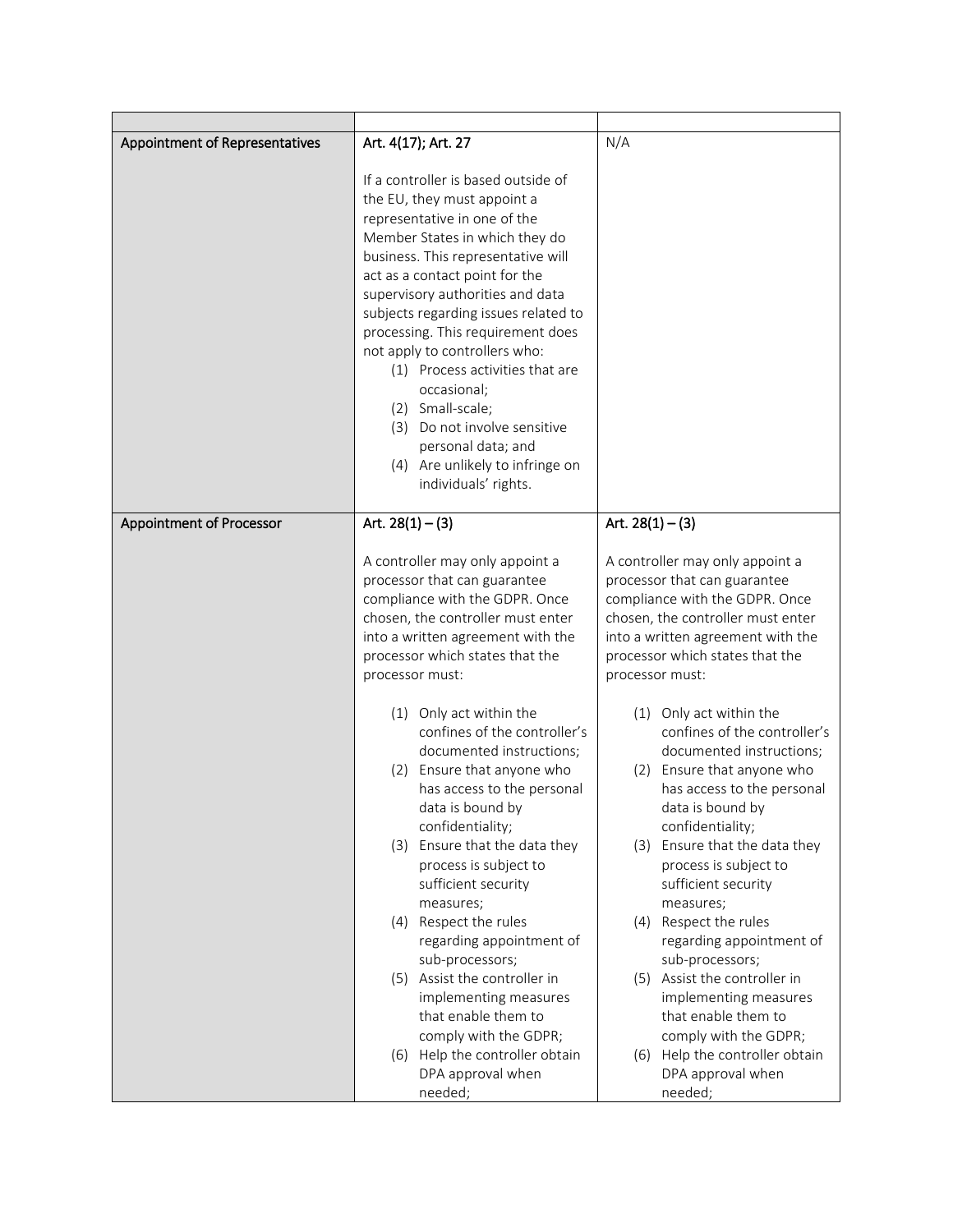|                                     | (7) Upon instruction from the<br>controller, either return or<br>destroy the personal data<br>at the end of the<br>controller-processor<br>arrangement (unless EU or<br>Member State law require<br>storage of that data); and<br>(8) Allow the controller access<br>to all the information<br>necessary to demonstrate<br>that the processor is GDPR<br>compliant. | Upon instruction from the<br>(7)<br>controller, either return or<br>destroy the personal data<br>at the end of the<br>controller-processor<br>arrangement (unless EU or<br>Member State law require<br>storage of that data); and<br>(8) Allow the controller access<br>to all the information<br>necessary to demonstrate<br>that the processor is GDPR<br>compliant. |
|-------------------------------------|---------------------------------------------------------------------------------------------------------------------------------------------------------------------------------------------------------------------------------------------------------------------------------------------------------------------------------------------------------------------|------------------------------------------------------------------------------------------------------------------------------------------------------------------------------------------------------------------------------------------------------------------------------------------------------------------------------------------------------------------------|
| Compliance with Controller's        | N/A                                                                                                                                                                                                                                                                                                                                                                 | Art. 29                                                                                                                                                                                                                                                                                                                                                                |
| Instructions                        |                                                                                                                                                                                                                                                                                                                                                                     | A processor is forbidden from<br>processing personal data, unless<br>the controller has given them<br>documented instruction to do so,<br>or EU or Member State law requires<br>it.                                                                                                                                                                                    |
| Conflict between the Controller's   | N/A                                                                                                                                                                                                                                                                                                                                                                 | Art. 28(3)(h)                                                                                                                                                                                                                                                                                                                                                          |
| Instructions and EU Law             |                                                                                                                                                                                                                                                                                                                                                                     | If a processor believes that the<br>controller's instructions are at odds<br>with the GDPR or another EU or<br>Member State law, the processor is<br>required to immediately inform the<br>controller.                                                                                                                                                                 |
| Failure to Comply with Controller's | N/A                                                                                                                                                                                                                                                                                                                                                                 | Art. 28(10)                                                                                                                                                                                                                                                                                                                                                            |
| Instructions                        |                                                                                                                                                                                                                                                                                                                                                                     | When a processor breaches the<br>controller's instructions and begins<br>to determine the purpose and<br>means of processing, they will be<br>considered a controller with<br>respect to that processing activity.                                                                                                                                                     |
| Sub-Processors                      | N/A                                                                                                                                                                                                                                                                                                                                                                 | Art. 28(2)-(4)<br>A processer is forbidden from<br>appointing a sub-processor without<br>the prior written consent of the<br>controller. A controller may provide<br>processor with a general<br>authorization to use sub-<br>processors. If appointed, a sub-<br>processor must be held to the same<br>terms and standards that are set                               |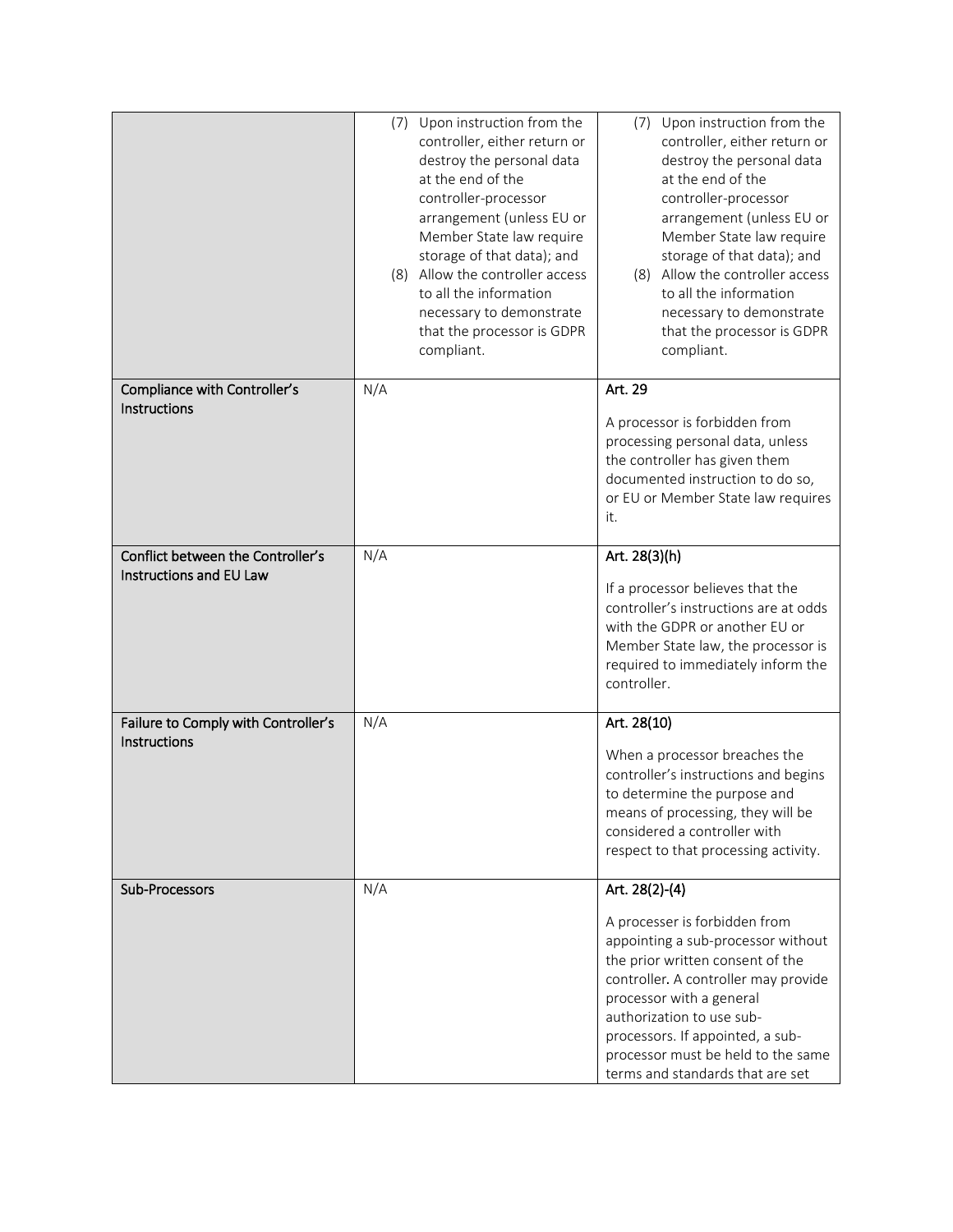|                                         |                                                                                                                                                                                                                                                                                                                                                                                                                                                                                                                                                                                                                                                                               | out in the initial contract between                                                                                                                                                                                                                                                                                                                                                                         |
|-----------------------------------------|-------------------------------------------------------------------------------------------------------------------------------------------------------------------------------------------------------------------------------------------------------------------------------------------------------------------------------------------------------------------------------------------------------------------------------------------------------------------------------------------------------------------------------------------------------------------------------------------------------------------------------------------------------------------------------|-------------------------------------------------------------------------------------------------------------------------------------------------------------------------------------------------------------------------------------------------------------------------------------------------------------------------------------------------------------------------------------------------------------|
|                                         |                                                                                                                                                                                                                                                                                                                                                                                                                                                                                                                                                                                                                                                                               | the controller and processor.                                                                                                                                                                                                                                                                                                                                                                               |
| Confidentiality                         | Art. 25                                                                                                                                                                                                                                                                                                                                                                                                                                                                                                                                                                                                                                                                       | Art. 28(3)(b); Art. 29                                                                                                                                                                                                                                                                                                                                                                                      |
|                                         | A controller is required to<br>implement appropriate technical<br>and organizational measures to<br>ensure that personal data is not<br>accessible to any unauthorized<br>entities.                                                                                                                                                                                                                                                                                                                                                                                                                                                                                           | The processor is required to take<br>certain measures to ensure that<br>any personal data they process is<br>kept confidential. This requirement<br>must be disclosed in the contract<br>between the controller and<br>processor and must further specify<br>that any person authorized to<br>process the data is under an<br>obligation of confidentially.                                                 |
| <b>Records of Processing Activities</b> | Art. 30                                                                                                                                                                                                                                                                                                                                                                                                                                                                                                                                                                                                                                                                       | Art. 30(2)                                                                                                                                                                                                                                                                                                                                                                                                  |
|                                         | A controller must maintain records<br>of their processing activities,<br>including:<br>(1) The controller's contact<br>information, as well as any<br>joint controllers, the<br>controller's<br>representative, and the<br>data protection officer;<br>(2) The purpose(s) of the<br>processing;<br>(3) The categories of data<br>subjects and personal data<br>processed;<br>(4) The categories of<br>recipients who will have<br>access to the data;<br>(5) Information regarding<br>cross-border data<br>transfers;<br>(6) The expected data<br>retention period; and<br>(7) A general description of<br>the security measures in<br>place to protect the<br>personal data. | A processor must keep records of<br>its processing activities, including:<br>The name and contact<br>(1)<br>information of the<br>processor and controller;<br>(2) The categories of all<br>processing performed;<br>(3) Information regarding<br>Cross-Border Data<br>Transfers; and<br>(4) A description of the<br>technical and<br>organizational<br>mechanisms in place to<br>secure the personal data. |
| <b>Cooperation with DPAs</b>            | Art. 31                                                                                                                                                                                                                                                                                                                                                                                                                                                                                                                                                                                                                                                                       | Art. 31                                                                                                                                                                                                                                                                                                                                                                                                     |
|                                         | Controllers must cooperate with<br>the supervisory authorities in the<br>performance of their tasks.                                                                                                                                                                                                                                                                                                                                                                                                                                                                                                                                                                          | Processors are required to<br>cooperate with any requests from<br>the DPAs relating to the<br>performance of their processing<br>activities.                                                                                                                                                                                                                                                                |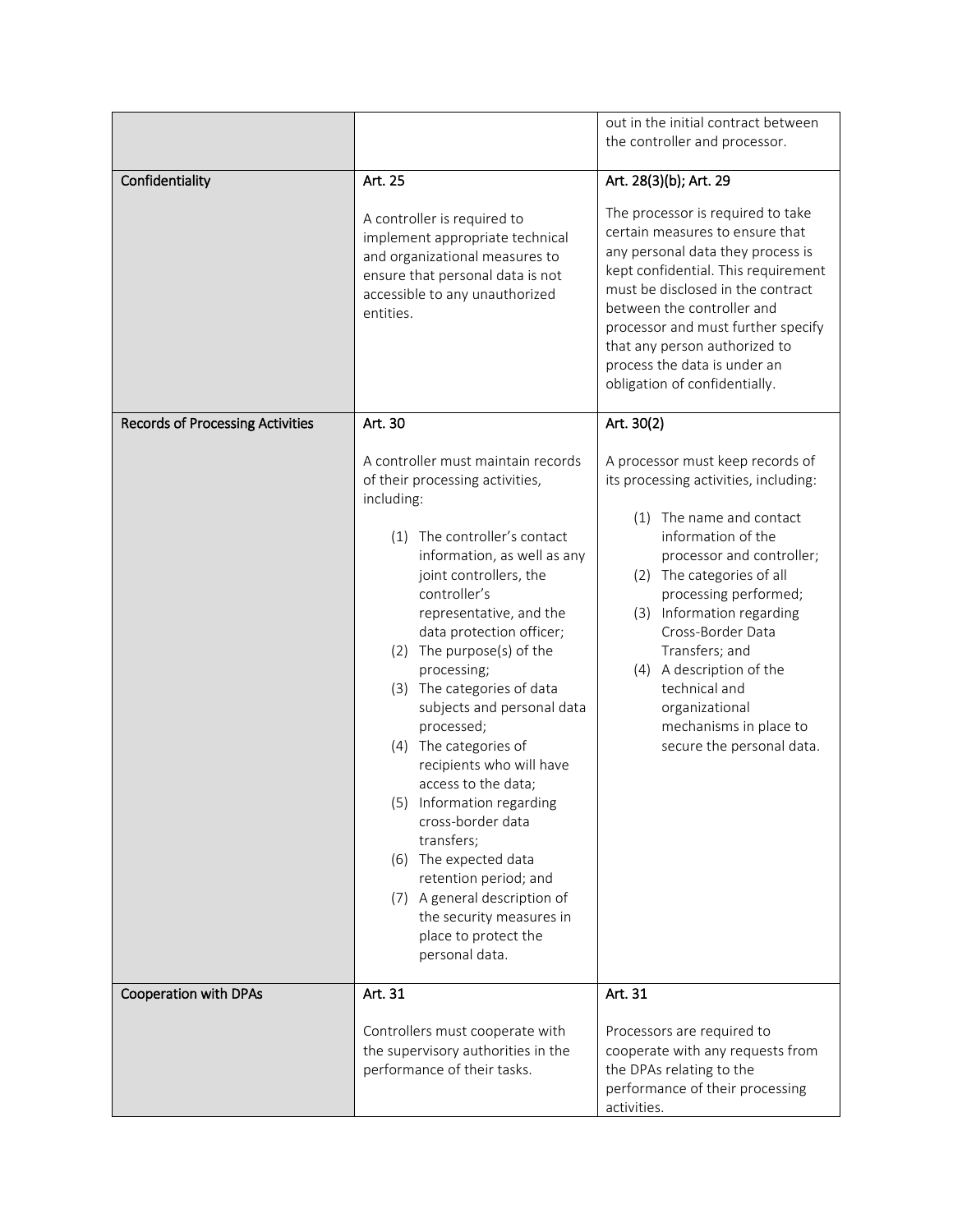| Appointing a DPO | Art. 37                                                                                                                                                                                                                                                                                               | Art. 37                                                                                                                                                                                                                                                                                                                                                                                                                                                                         |
|------------------|-------------------------------------------------------------------------------------------------------------------------------------------------------------------------------------------------------------------------------------------------------------------------------------------------------|---------------------------------------------------------------------------------------------------------------------------------------------------------------------------------------------------------------------------------------------------------------------------------------------------------------------------------------------------------------------------------------------------------------------------------------------------------------------------------|
|                  | A controller must appoint a DPO if<br>local laws require it to do so, or if                                                                                                                                                                                                                           | A processor should designate a DPO<br>if local laws require it or where:                                                                                                                                                                                                                                                                                                                                                                                                        |
|                  | its data processing activities<br>involve:<br>(1) Regularly monitoring data<br>subjects on a large scale;<br>or<br>(2) Processing sensitive<br>personal data on a large<br>scale.<br>Organizations that appoint a DPO<br>must publish the details of the DPO<br>and relay those details to their DPA. | (1) The processing is done by<br>a public authority;<br>(2) The core activities of the<br>processor consist of<br>processing activities which<br>require systematic<br>monitoring of data<br>subjects on a large scale;<br>or<br>(3)<br>The core activities of the<br>processor consist of<br>processing special<br>categories of data on a<br>large scale.<br>Organizations that appoint a DPO<br>must publish the details of the DPO<br>and relay those details to their DPA. |
| Data Security    | Art. 32                                                                                                                                                                                                                                                                                               | Art. 28(1); Art. 28(3)(e); Art. 28(4);                                                                                                                                                                                                                                                                                                                                                                                                                                          |
|                  | Controllers must implement                                                                                                                                                                                                                                                                            | Art. 32                                                                                                                                                                                                                                                                                                                                                                                                                                                                         |
|                  | appropriate technical and                                                                                                                                                                                                                                                                             | Processors must implement                                                                                                                                                                                                                                                                                                                                                                                                                                                       |
|                  | organizational measures to ensure                                                                                                                                                                                                                                                                     | appropriate technical and                                                                                                                                                                                                                                                                                                                                                                                                                                                       |
|                  | that the personal data they are                                                                                                                                                                                                                                                                       | organizational measures to ensure                                                                                                                                                                                                                                                                                                                                                                                                                                               |
|                  | processing is adequately protected.                                                                                                                                                                                                                                                                   | that the personal data they are                                                                                                                                                                                                                                                                                                                                                                                                                                                 |
|                  | Depending on the nature of the<br>processing, the costs of                                                                                                                                                                                                                                            | processing is protected from<br>accidental or unlawful destruction,                                                                                                                                                                                                                                                                                                                                                                                                             |
|                  | implementation, and the purpose                                                                                                                                                                                                                                                                       | loss, alteration, or disclosure.                                                                                                                                                                                                                                                                                                                                                                                                                                                |
|                  | of the processing, these measures                                                                                                                                                                                                                                                                     | Depending on the nature of the                                                                                                                                                                                                                                                                                                                                                                                                                                                  |
|                  | may include:                                                                                                                                                                                                                                                                                          | processing, the costs of                                                                                                                                                                                                                                                                                                                                                                                                                                                        |
|                  |                                                                                                                                                                                                                                                                                                       | implementation, and the purpose                                                                                                                                                                                                                                                                                                                                                                                                                                                 |
|                  | (1) Pseudonymisation and<br>encryption;                                                                                                                                                                                                                                                               | of the processing, these measures<br>may include:                                                                                                                                                                                                                                                                                                                                                                                                                               |
|                  | (2) Systematic reviews of the                                                                                                                                                                                                                                                                         |                                                                                                                                                                                                                                                                                                                                                                                                                                                                                 |
|                  | integrity and                                                                                                                                                                                                                                                                                         | Pseudonymisation and<br>(1)                                                                                                                                                                                                                                                                                                                                                                                                                                                     |
|                  | confidentiality of the                                                                                                                                                                                                                                                                                | encryption;                                                                                                                                                                                                                                                                                                                                                                                                                                                                     |
|                  | processing systems;                                                                                                                                                                                                                                                                                   | (2) Systematic reviews of the                                                                                                                                                                                                                                                                                                                                                                                                                                                   |
|                  | (3) A backup system that is<br>resilient and efficient                                                                                                                                                                                                                                                | integrity and<br>confidentiality of the                                                                                                                                                                                                                                                                                                                                                                                                                                         |
|                  | enough to recover                                                                                                                                                                                                                                                                                     | processing systems;                                                                                                                                                                                                                                                                                                                                                                                                                                                             |
|                  | personal data in the event<br>of a physical or technical                                                                                                                                                                                                                                              | (3) A backup system that is<br>resilient and efficient                                                                                                                                                                                                                                                                                                                                                                                                                          |
|                  | issue; and                                                                                                                                                                                                                                                                                            | enough to recover                                                                                                                                                                                                                                                                                                                                                                                                                                                               |
|                  | (4) Regular testing of the                                                                                                                                                                                                                                                                            | personal data in the event                                                                                                                                                                                                                                                                                                                                                                                                                                                      |
|                  | technical and organization                                                                                                                                                                                                                                                                            |                                                                                                                                                                                                                                                                                                                                                                                                                                                                                 |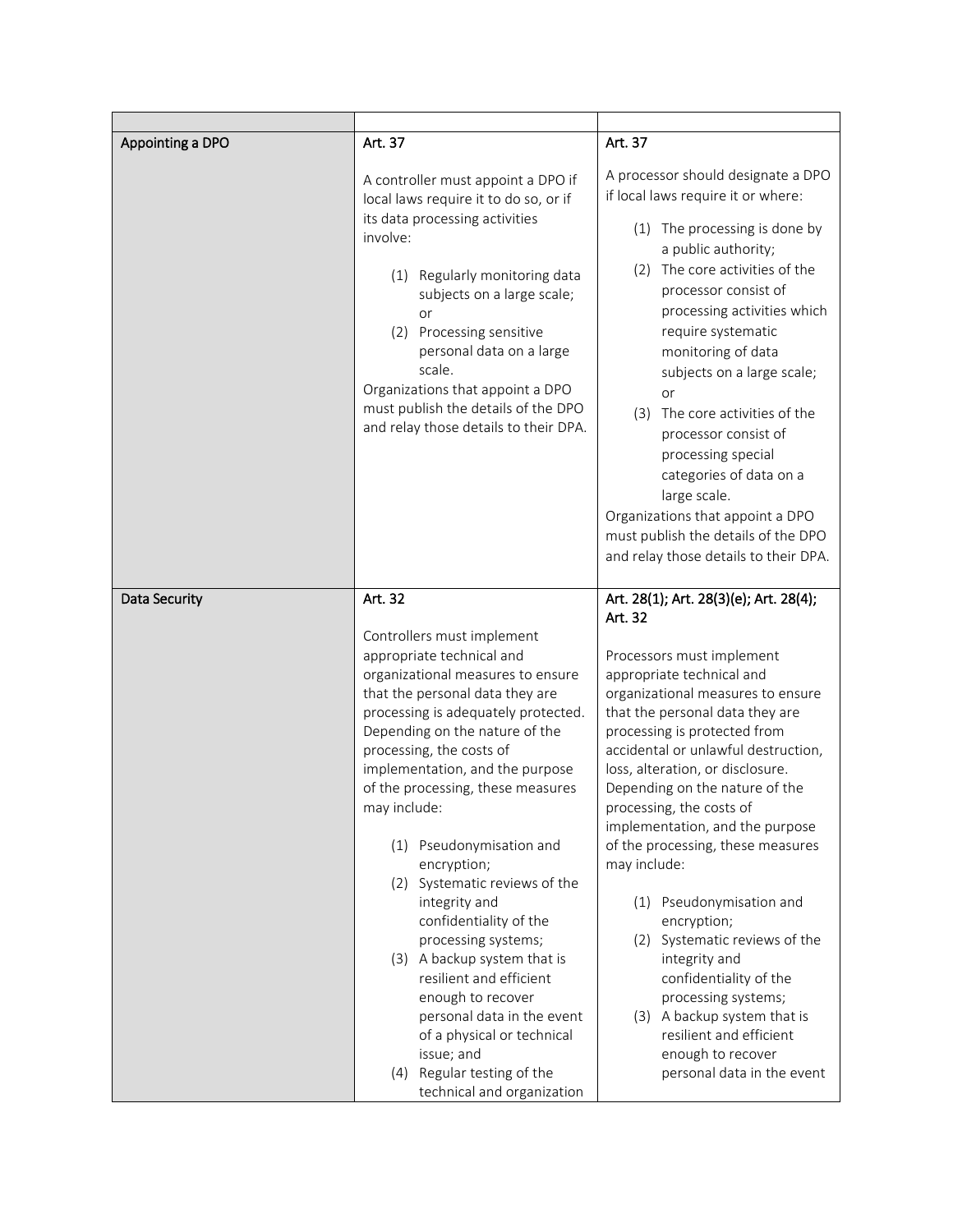|                                     | measures to make sure<br>that they continue to<br>adequately protect<br>personal data.                                                                                                                                                                                                                                                                                                                                                                                                                                                                                                                                                                                                         | of a physical or technical<br>issue; and<br>(4) Regular testing of the<br>technical and<br>organizational measures to<br>make sure that they<br>continue to adequately<br>protect personal data.<br>Adopting an approved Code of<br>Conduct is one way to legitimize a<br>processor's efforts. |
|-------------------------------------|------------------------------------------------------------------------------------------------------------------------------------------------------------------------------------------------------------------------------------------------------------------------------------------------------------------------------------------------------------------------------------------------------------------------------------------------------------------------------------------------------------------------------------------------------------------------------------------------------------------------------------------------------------------------------------------------|------------------------------------------------------------------------------------------------------------------------------------------------------------------------------------------------------------------------------------------------------------------------------------------------|
| <b>Reporting Data Breaches</b>      | Art. 33<br>When a data breach occurs, a<br>controller must report the event to<br>the supervisory authority without<br>undue delay and no later than 72<br>hours after becoming aware of it.<br>The notification should:<br>(1) Describe the data breach<br>and include the number<br>and categories of data<br>subjects affected;<br>(2) Include the name and<br>contact information of the<br>DPO;<br>(3) Describe the expected<br>consequences of the<br>breach; and<br>(4) Describe the measures<br>taken to remedy the<br>breach and its adverse<br>effects.<br>If the data breach is unlikely to<br>result in any harm to the data<br>subjects, then it does not need to<br>be reported. | Art. 33(2)<br>Processors are required to notify<br>their controllers without undue<br>delay in the event of a data breach.                                                                                                                                                                     |
| Notifying Data Subjects of a Breach | Art. 34<br>When a data breach is likely to<br>impede on the rights of data<br>subjects, the controller must notify<br>the affected individuals without<br>undue delay. The notification must:                                                                                                                                                                                                                                                                                                                                                                                                                                                                                                  | N/A                                                                                                                                                                                                                                                                                            |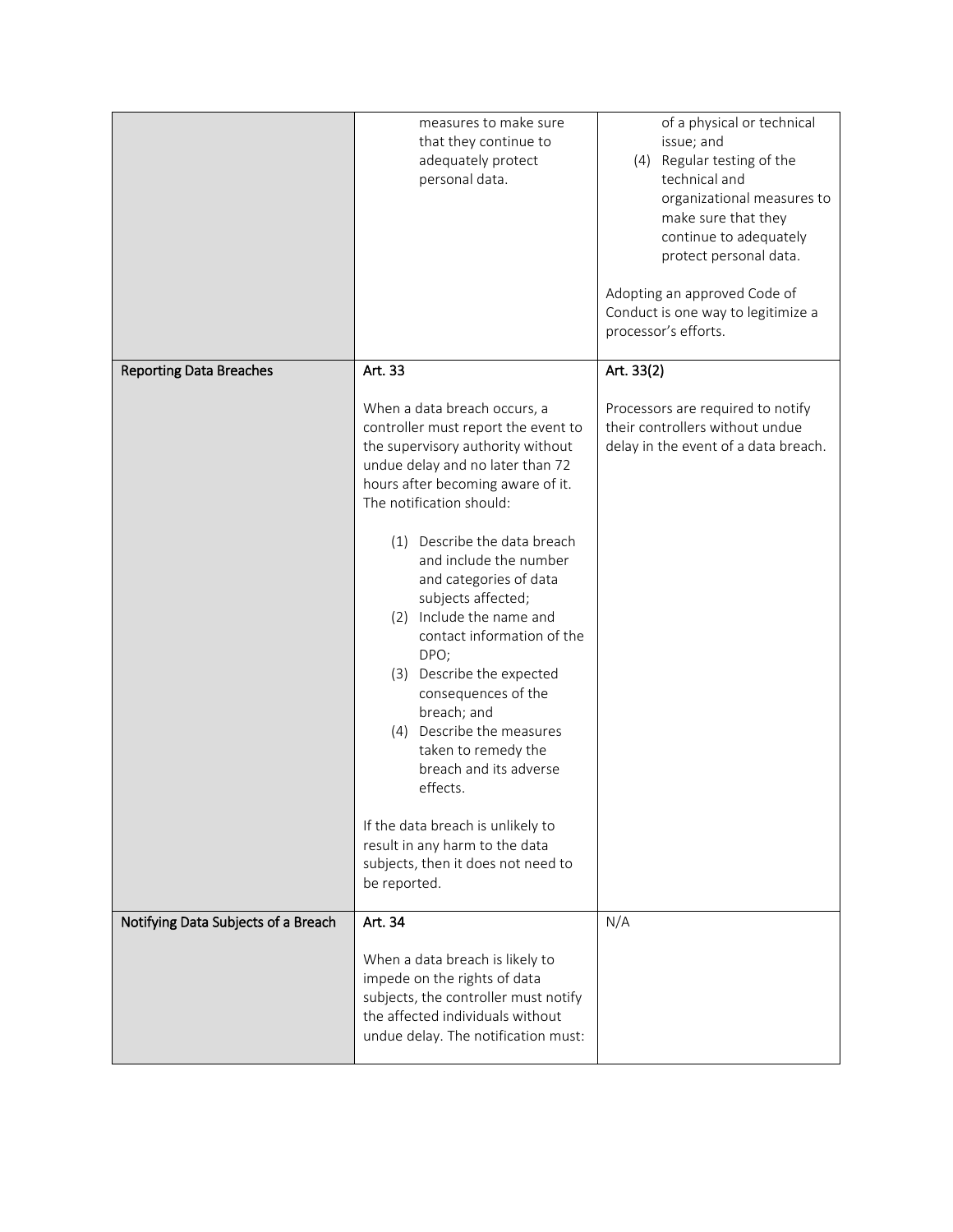|                               | (1) Include the name and                              |                                     |
|-------------------------------|-------------------------------------------------------|-------------------------------------|
|                               | contact information of the<br>DPO;                    |                                     |
|                               | (2) Describe the expected                             |                                     |
|                               | consequences of the                                   |                                     |
|                               | breach; and                                           |                                     |
|                               | (3) Describe the measures                             |                                     |
|                               | taken to remedy the data                              |                                     |
|                               | breach and any adverse<br>effects involved.           |                                     |
|                               |                                                       |                                     |
|                               | The controller is exempt from this<br>requirement if: |                                     |
|                               |                                                       |                                     |
|                               | (1) The controller has used                           |                                     |
|                               | encryption or another<br>form of security measure     |                                     |
|                               | to protect the data that                              |                                     |
|                               | was breached;                                         |                                     |
|                               | (2) The controller has                                |                                     |
|                               | subsequently taken                                    |                                     |
|                               | measures, such as<br>suspending affected              |                                     |
|                               | accounts, to ensure that                              |                                     |
|                               | data subjects' rights are                             |                                     |
|                               | unharmed; or                                          |                                     |
|                               | (3) The notification would                            |                                     |
|                               | require disproportionate<br>effort, in which case the |                                     |
|                               | controller must circulate a                           |                                     |
|                               | public communication                                  |                                     |
|                               | informing potential data                              |                                     |
|                               | subjects of the breach.                               |                                     |
| <b>Cross-Border Transfers</b> | Art. 44                                               | Art. 44                             |
|                               | The GDPR forbids Cross-Border                         | The GDPR forbids Cross-Border       |
|                               | Data Transfers unless:                                | Data Transfers unless:              |
|                               | (1) It's to an adequate                               | (1) It's to an adequate             |
|                               | jurisdiction;                                         | jurisdiction;                       |
|                               | (2) A lawful transfer                                 | (2) A lawful transfer               |
|                               | mechanism exists; or                                  | mechanism exists; or                |
|                               | (3) An exemption applies.                             | (3) An exemption applies.           |
|                               | The obligation to assert a lawful                     | The obligation to assert a lawful   |
|                               | transfer under the above scenarios                    | transfer under the above scenarios  |
|                               | applies directly to processors.                       | applies directly to processors.     |
| Liability                     | Art. 82                                               | Art. $82(1) - (2)$                  |
|                               |                                                       | A processor is liable directly to a |
|                               |                                                       | data subject for any damages        |